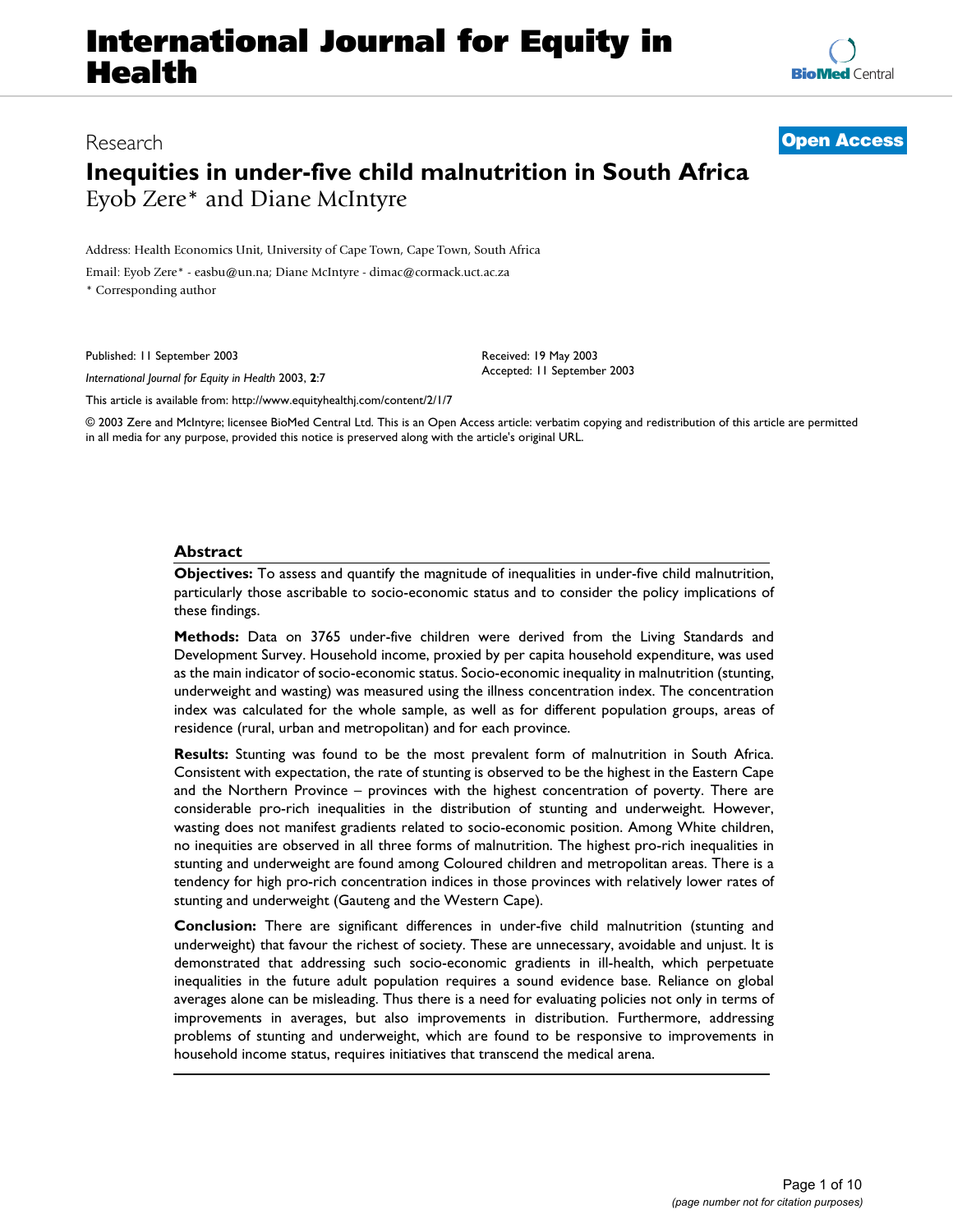# **Introduction**

There has been a recent upsurge of interest in socio-economic inequalities in health with the renewed commitment of governments and international organizations to improve the health of the poor  $[1,2]$ . Growing scientific evidence points to the pervasiveness of socio-economic inequalities in health both between and within countries at any stage of development. The relationship between socio-economic status and illness and death is observed to be inverse, with morbidity and mortality concentrated in those at the lowest end of the socio-economic scale.

Socio-economic inequalities in health manifest in all age groups. Studies have revealed wide socio-economic differences in rates of morbidity and mortality among children [e.g. 1, 3–4]. Avoidable inequalities in health during the early years of life deserve special attention, as they are likely to perpetuate inequality in the future adult population.

The nutritional status of under-five children is one of the indicators of household well-being and one of the determinants of child survival [5]. Child malnutrition is one of the most important causes of infant and child mortality [6,7]. In sub-Saharan Africa, it accounts for about 2 percent of deaths and about 3 percent of disability-adjusted life years (DALYs) in under-five children [8]. Malnutrition may adversely affect the child's intellectual development and consequently, health and productivity in later life [9,10]. This is likely to perpetuate inequities and inequalities in health and other dimensions of household welfare. Child malnutrition is also one of the measures of health status that the WHO recommends for assessing equity in health [11].

In countries like South Africa with high degrees of socioeconomic inequality, the existence of morbidity and mortality differentials related to socio-economic status is not unexpected (see Table [1](#page-2-0) for key indicators of South African Provinces). However, policies aimed at reducing inequities need to be based on a sound assessment of the nature, magnitude and determinants of the problem, as policy decisions based on intuition are likely to be misguided [12]. The aim of this paper is therefore, to contribute to the efforts to quantify inequalities in health in South Africa, by assessing the magnitude of inequalities in malnutrition of under-five children that are ascribable to socio-economic status.

# **Methods**

# *Source of data*

The data used in this study is derived from the project for statistics on Living Standards and Development Survey (LSDS). This survey was conducted jointly by the South African Labour and Development Research Unit (SALDRU) and the World Bank in 1993. It was based on a sample of 8,848 households, which consisted of 40,284 individuals. The survey is designed to collect household data that can be used to assess multiple aspects of household welfare and behaviour and to evaluate the effect of various government policies on the living conditions of the population using a multi-topic questionnaire. The section on nutrition, besides questions related to child health, includes anthropometric measurements. For the purpose of this study, data on 3765 under-five children whose records were complete in the required individual and household level variables are included.

The LSDS provides the most recent data set, which includes both anthropometric measures and extensive socio-economic indicators. The more recent Demographic and Health Survey contains extremely limited asset indicators, which are inadequate for detailed socio-economic inequality analysis.

# *Measurement of nutritional status*

There are various ways of assessing the nutritional status of under-five children. It can be assessed using clinical signs, biochemical indicators or anthropometry [13]. The anthropometric approach is the most commonly used tool [14] and is more advantageous compared to the other two [13]. While clinical signs and biochemical abnormalities may only be useful in advanced cases of malnutrition, the anthropometric indicators are sensitive even in incipient ones. Furthermore, anthropometric measures are non-invasive, less costly and easy to obtain compared to the other two techniques.

Anthropometric indicators are constructed using data on the children's age, height and weight. Three key anthropometric measures calculated from the age, height and weight data are weight-for-height, height-for-age and weight-for-age. These measures are expressed in the form of Z-scores, which compare a child's weight and height with those of a similar child from a reference healthy population. For example the height-for-age Z-score of child "*i*" is given as:

$$
Z - score = \frac{H_i - H_r}{SD \ of \ the \ reference \ population}
$$
 (1)

where, *H<sub>i</sub>* is the height of the child; *H<sub>r</sub>* is the median height of the reference population; and *SD* is the standard deviation of height of the same reference population.

The World Health Organization recommends the US National Center for Health Statistics (NCHS) population as a reference for international use [14]. This reference population, which has been in use since 1977 [14], how-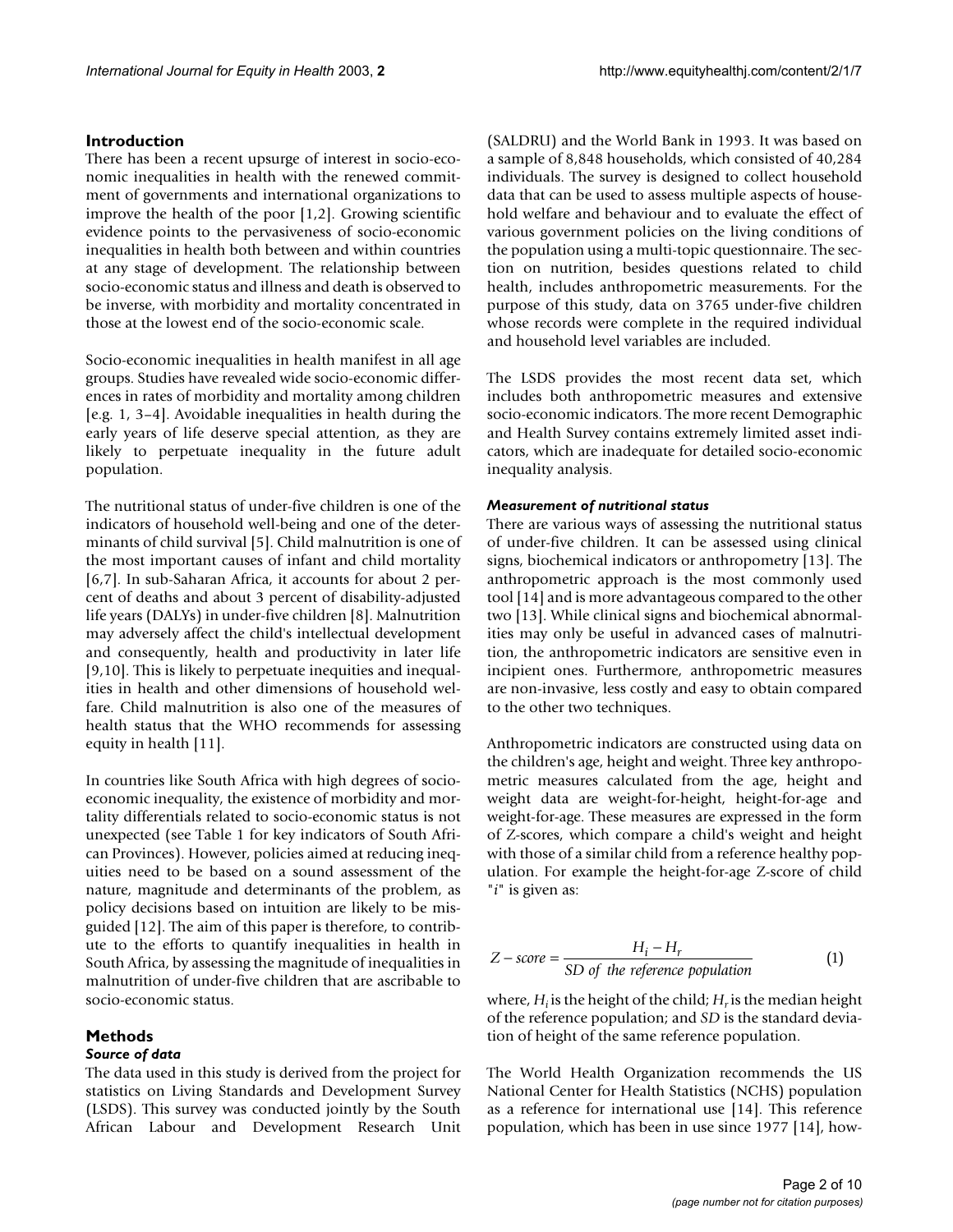| <b>Key indicators</b>                              | <b>Province</b> |                      |         |                          |                |                         |                                    |                      |                 |       |
|----------------------------------------------------|-----------------|----------------------|---------|--------------------------|----------------|-------------------------|------------------------------------|----------------------|-----------------|-------|
|                                                    | Eastern<br>Cape | Free<br><b>State</b> | Gauteng | KwaZulu-<br><b>Natal</b> | Mpumalan<br>ga | <b>Northern</b><br>Cape | <b>Northern</b><br><b>Province</b> | <b>North</b><br>West | Western<br>Cape | Total |
| Rural as %<br>population                           | 63.4            | 31.4                 | 3.0     | 56.9                     | 60.9           | 29.9                    | 89.0                               | 65.1                 | 11.1            | 46.3  |
| $%$ population < 5<br>years old                    | 12.0            | 9.5                  | 8.9     | 11.5                     | 11.6           | 10.6                    | 13.1                               | 11.2                 | 9.6             | 10.9  |
| <b>Poverty rates</b>                               | 78.0            | 66.0                 | 19.0    | 53.0                     | 52.0           | 57.0                    | 77.0                               | 57.0                 | 23.0            | 53.0  |
| % population over<br>20 years with no<br>schooling | 20.9            | 16.1                 | 9.5     | 22.9                     | 29.4           | 21.7                    | 36.9                               | 22.7                 | 6.7             | 19.3  |
| % women over 20<br>years with no<br>schooling      | 21.8            | 16.7                 | 9.3     | 25.2                     | 32.4           | 21.5                    | 41.8                               | 22.6                 | 6.3             | 21.1  |
| % economically<br>active population<br>unemployed  | 48.5            | 30.0                 | 28.2    | 39.1                     | 32.9           | 28.5                    | 46.0                               | 37.9                 | 17.9            | 33.9  |
| % using electricity<br>for cooking                 | 23.4            | 42.2                 | 73.5    | 46.1                     | 35.9           | 52.7                    | 19.6                               | 34.0                 | 77.0            | 47.4  |
| % with water tap in<br>house or yard               | 35.4            | 70.9                 | 85.6    | 48.7                     | 63.4           | 83.2                    | 35.9                               | 51.6                 | 90.4            | 61.4  |
| % with flush or<br>chemical toilet                 | 30.8            | 45.3                 | 83.3    | 42.0                     | 38.0           | 59.7                    | 13.2                               | 32.1                 | 86.0            | 50.5  |

#### <span id="page-2-0"></span>**Table 1: Key indicators for South African Provinces**

**Sources:** *(33,34)*

ever, has been found to have some technical and biological drawbacks, thus driving the WHO to conduct a multi-country study geared towards developing new reference values [13].

Following conventional cut-off points, malnutrition in its various forms is operationally defined as follows:

i. *stunting*: height-for-age that is less than the international reference value by more than two standard deviations;

ii. *wasting*: weight-for-height less than the international reference value by more than two standard deviations; and

iii. *underweight*: weight-for-age that is more than two standard deviations below the international reference value.

Stunting is regarded as an indicator of long-standing dietary inadequacy. A high prevalence of stunting in the community is associated with poor socio-economic conditions [15]. The WHO recommends stunting as a reliable measure of overall social deprivation [14]. The height-forage measure is less sensitive to temporary food shortages and thus, is the most reliable indicator of long-standing malnutrition in childhood [7]. Wasting on the other hand reflects acute malnutrition. It has the advantage that it does not require an accurate knowledge of the child's age. This is particularly important in the setting of developing countries, where it may be difficult to get the exact age of the child. Wasting is also useful in evaluating the benefits

of nutrition intervention programmes as it is sensitive to short-term changes (unlike stunting which does not respond quickly). Low weight-for-age is difficult to interpret, as it cannot discriminate between temporary and permanent malnutrition. However, in populations were the rate of wasting is low, it can be interpreted in the same way as height-for-age [15]. Stunting and wasting are, thus the preferred measures of child nutritional status, since they can distinguish between long-standing and short-run malnutrition [14].

In this analysis, outliers were removed in line with the exclusion ranges recommended by WHO [10]. Hence, weight-for-height Z-scores less than -4.0 and greater than +5.0, height-for-age Z-scores less than -5.0 and greater than +3 and weight-for-age Z-scores less than -5.0 and greater than +5.0 are excluded from the analysis.

## *Measurement of socio-economic status*

Income is the most commonly used measure of socio-economic status (SES) [16]. Given the difficulties of obtaining accurate income data in household surveys, household expenditure is frequently used as a proxy of household income. Indeed, household expenditure, particularly expenditure on basic needs of life, is the most frequently used measure of SES in nutritional analysis studies [17]. Such expenditure is regarded as accurately representing the household's resource endowment that influences the health status of its members [18].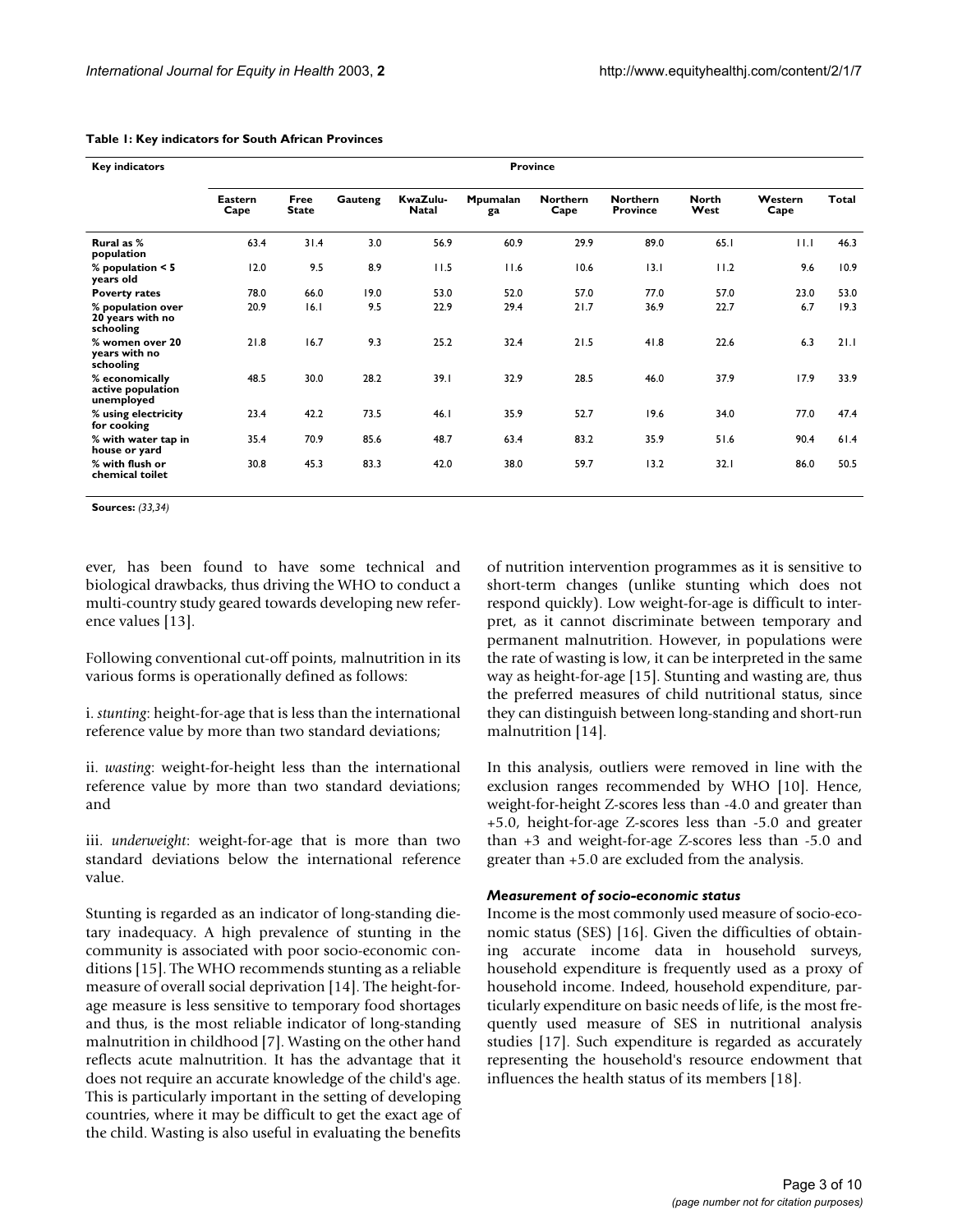



# *Measurement of socio-economic inequalities in malnutrition*

Inequality in malnutrition is measured using the illness concentration index (*C*) proposed by Wagstaff *et al* [19]. It is computed from the illness concentration curve (see Figure 1), which plots the cumulative proportions of children ranked by the household's socio-economic status against the cumulative proportions of malnutrition. It estimates the extent of socio-economic inequality in illness. The concentration index is similar to the relative index of inequality that is frequently used by epidemiologists.

The concentration index meets three important criteria that a good measure of inequality is expected to fulfill [19]:

i. it takes account of the socio-economic dimension of inequality in health (unlike the gini coefficient for example);

ii. it reflects the experience of the entire population rather than two extreme groups on the socio-economic scale (e.g. income quintile 5 versus income quintile 1) as is the case in range measures (e.g. rate-ratios), and

iii. it is sensitive to changes in the population across socioeconomic groups.

The concentration index is twice the area between the illness concentration curve (*L*(*S*)) and the diagonal with values ranging from +1 to -1. Its value is positive (negative) when it lies below (above) the diagonal. A negative illness concentration inde *x* indicates the existence of inequalities in health that are pro-rich (i.e. high income groups have less ill-health than low income groups). A positive concentration index implies inequalities in favour of the least advantaged socio-economic groups. If illness is distributed equally, the concentration curve overlaps with the diagonal (line of equality).

On individual level data, the concentration index can be computed as follows [20]:

$$
C = \frac{2}{n\mu} \sum_{i=1}^{n} x_i R_i - 1
$$
 (2)

where,

 $x_i$  ( $i = 1,...n$ ) is the ill-health score of the  $i<sup>th</sup>$  individual;

µ is the mean level of ill-health; and

*Ri* represents the relative rank of the *ith* person. The individuals are ranked according to their socio-economic status beginning with the worst off.

The above computation, however, does not enable statistical inference, that is, it is not possible to know whether or not the calculated concentration index has a statistical significance. To this end, a standard error for *C* can be calculated using a convenient regression as follows [20]:

$$
2\sigma \frac{2}{R} \left( \frac{x_i}{\mu} \right) = \beta_0 + \beta_1 R_i + \mu \tag{3}
$$

In the above equation  $β_1$  is equal to the concentration index.

The overall concentration index is calculated (i.e. for all under-five children in the sample), as well as concentration indices for certain disaggregated categories including each 'race' group, area of residence (metropolitan areas, other urban areas and rural areas) and province. Thus, the distribution of malnutrition across per capita household expenditure quintiles is evaluated for each sub-group (e.g. rural areas).

# **Results**

The rate of stunting is found to be the highest followed by low weight-for-age (underweight). The rate of stunting is significantly higher in male children (26.8 vs. 22.2 percent;  $\chi^2$  = 10.6,  $p$  = 0.001). However, no statistically significant difference is observed in underweight and wasting between the two gender groups. Closer examination of the three states of child malnutrition (Figure 2) reveals that while stunting and underweight are responsive to improvements in the socio-economic status of the household, wasting does not appear to be sensitive.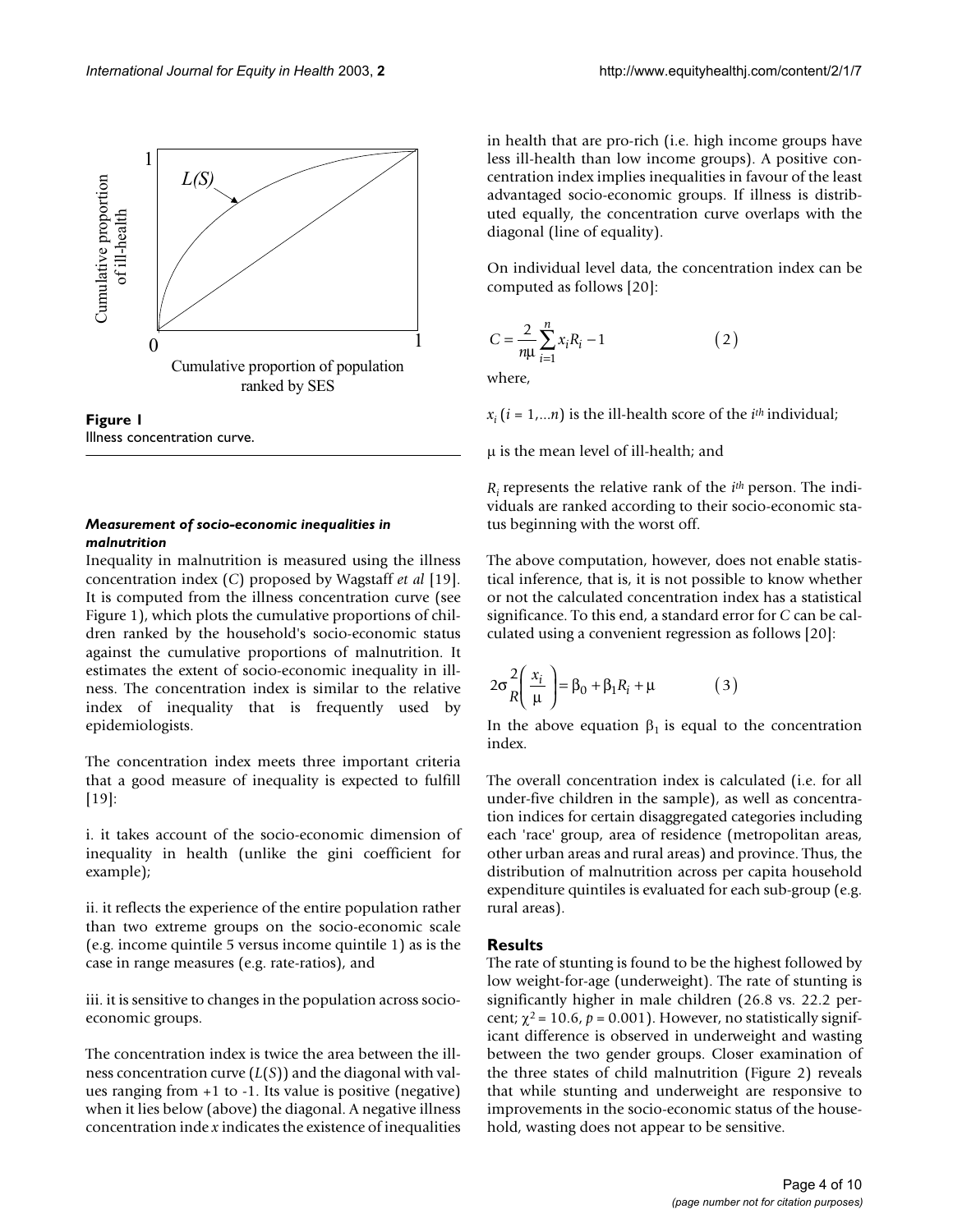

Child malnutrition by per capita expenditure decile.

Children from the poorest 10 percent of households have rates of underweight and stunting, which are about three and eight times those of the richest 10 percent respectively. Furthermore, the rates of stunting and low weightfor-age are highest among the African population group. Wasting which is a manifestation of acute and short-lived malnutrition, however, does not exhibit significant socioeconomic differentials. There are wide geographical variations in the rates of the three types of child malnutrition, with the rate difference between the provinces with the highest and the lowest prevalence being more than threefold. Stunting has the highest prevalence in the Eastern Cape and the Northern Province. These are the two provinces with the highest rates of poverty.

The overall concentration indices for stunting, underweight and wasting respectively are -0.215, -0.152 and - 0.019. The figures for stunting and underweight indicate statistically significant inequalities, which are pro-rich, that is those children in the lowest socio-economic strata bear a greater burden of malnutrition. However, this socio-economic gradient is not observed in wasting. For further clarity, this information is also presented using concentration curves in Figure 3.

It is noted that income-related inequalities are the strongest in stunting (the stunting concentration curve is the farthest from the line of equality), an indicator of chronic malnutrition that is often associated with socio-economic deprivation. As expected, no discernible socio-economic inequalities are observed in wasting (the wasting concentration curve almost overlaps with the line of equality), as income has a little effect on the stochastic conditions (unforeseen environmental factors and diseases) which usually precipitate wasting. To gain further insight into the nature of the inequality, the concentration indices are disaggregated as shown in Table [2](#page-6-0).

Table [2](#page-6-0) indicates that income-related inequalities in stunting and underweight increase monotonically with the increase in the degree of urbanisation of the household's area of residence. In other words, a dose-response pattern of relationship is observed. In all three areas of residence – rural, urban and metropolitan – the poorest bear the heaviest burden of stunting and underweight. However,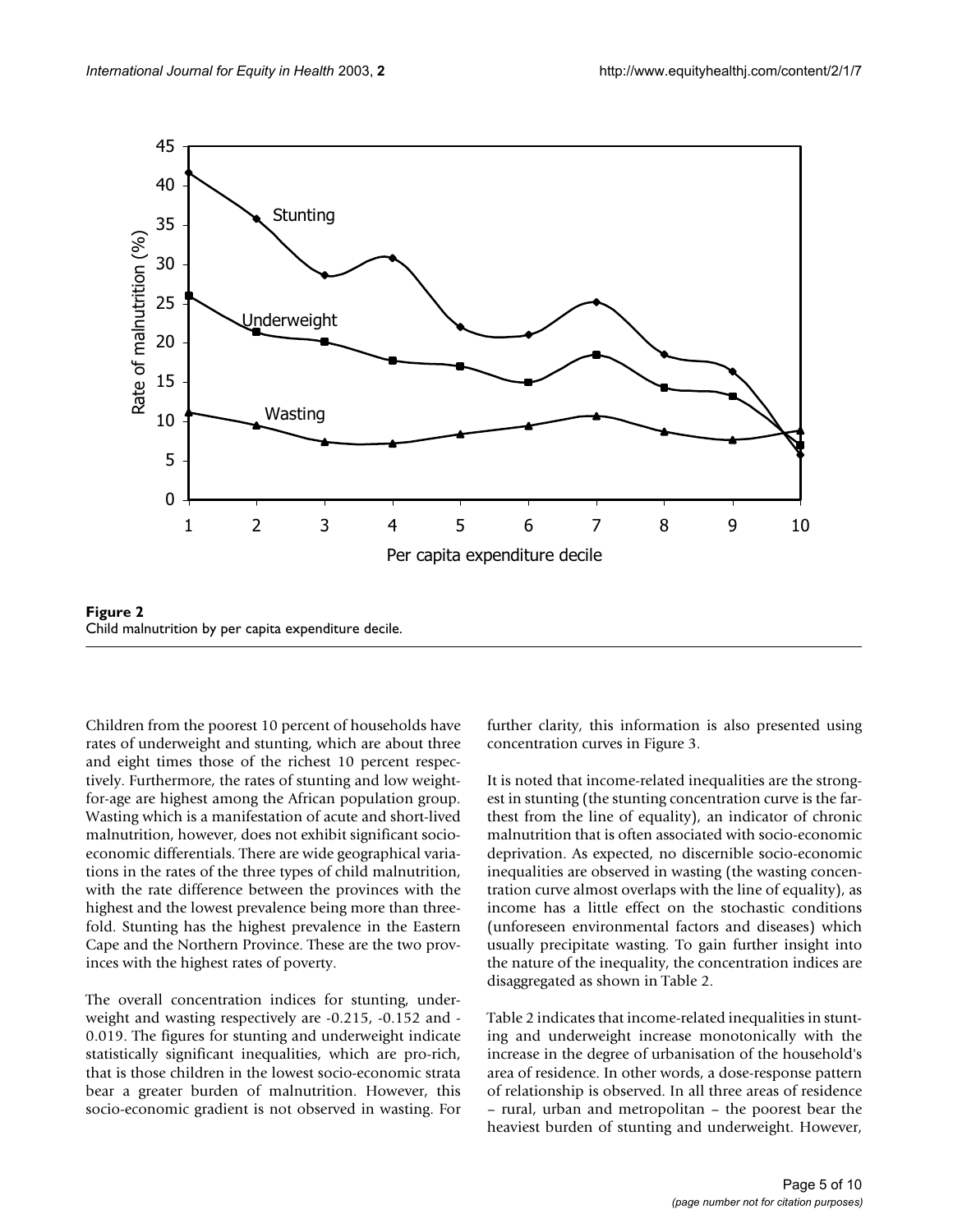



inequalities in both stunting and underweight are lowest in rural settings and highest in metropolitan areas. It is further observed that although the rates of stunting and underweight are highest among African children, the prorich concentration indices are more pronounced for Coloured children (i.e. there are greater disparities in nutritional status across income groups within the Coloured population). Stunting and underweight concentration indices for White children do not manifest statistically significant socio-economic inequalities. For all population groups and places of residence, wasting does not show any gradients linked to socio-economic status.

The findings also indicate that stunting has a remarkably high concentration among the poorest in all provinces (data for Northern Cape are not included due to the small numbers in this sub-sample). The pro-rich concentration indices for stunting have very high statistical significance in all provinces. Similarly, underweight concentration indices show statistically significant pro-rich inequalities in all but three provinces. In the Free State, Kwazulu-Natal and Mpumalanga provinces, underweight concentration indices do not exhibit income-related inequalities. Wasting does not show statistically significant pro-rich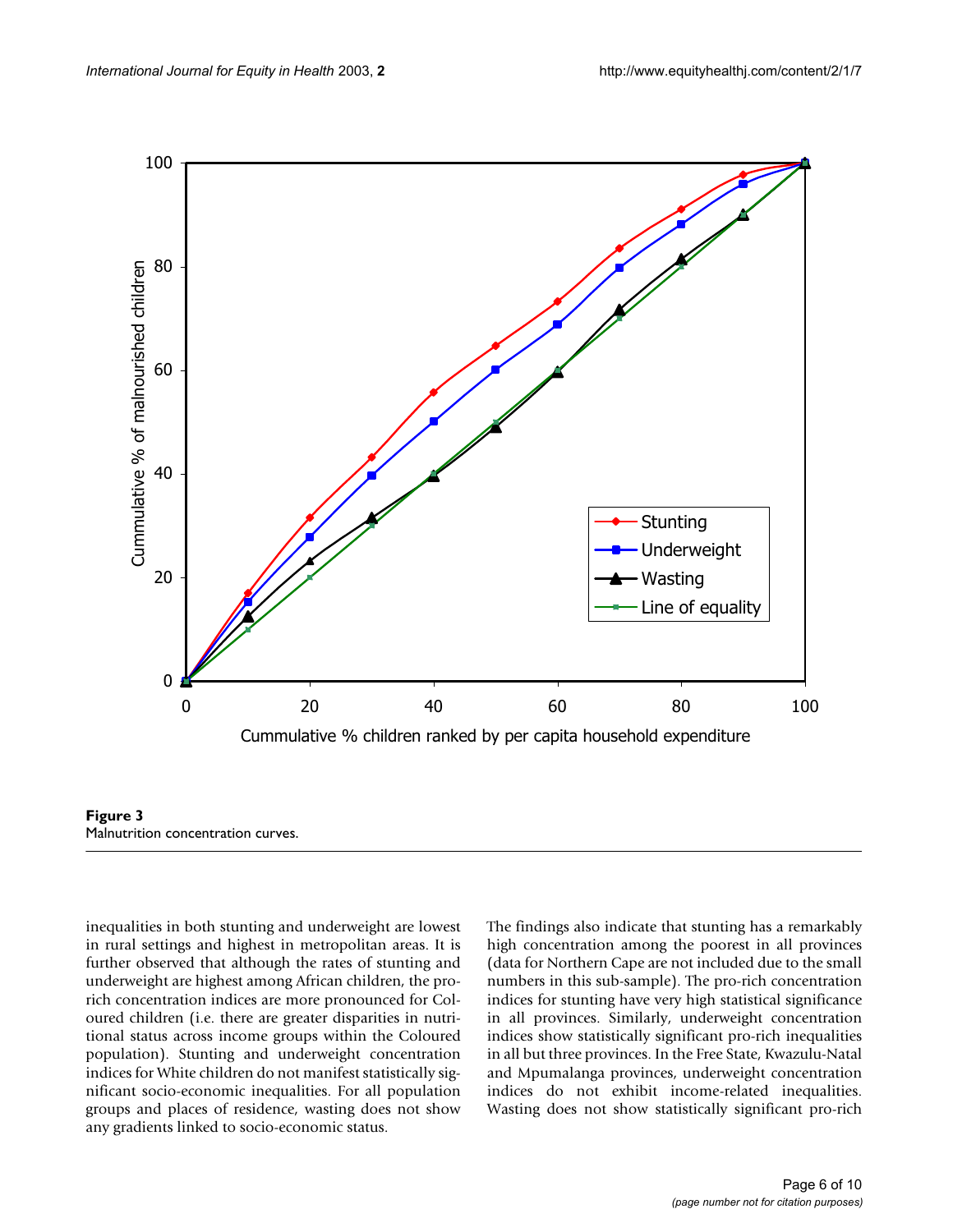| Variable                  | Rate (%) | C        | SE(C)  | p-value | 95% confidence interval |          |
|---------------------------|----------|----------|--------|---------|-------------------------|----------|
|                           |          |          |        |         | Lower                   | Higher   |
| Stunting                  | 24.5     | $-0.215$ | 0.0160 | 0.000   | $-0.246$                | $-0.184$ |
| Underweight               | 17.0     | $-0.152$ | 0.0204 | 0.000   | $-0.193$                | $-0.112$ |
| <b>Wasting</b>            | 8.9      | $-0.019$ | 0.0298 | 0.520   | $-0.078$                | 0.039    |
| Stunting: African         | 26.9     | $-0.154$ | 0.0165 | 0.000   | $-0.186$                | $-0.121$ |
| <b>Stunting: Coloured</b> | 18.8     | $-0.248$ | 0.0716 | 0.000   | $-0.389$                | $-0.107$ |
| Stunting: White           | 5.2      | $-0.284$ | 0.1624 | 0.082   | $-0.604$                | 0.036    |
| Underweight: African      | 18.6     | $-0.083$ | 0.0211 | 0.000   | $-0.125$                | $-0.042$ |
| Underweight: coloured     | 12.2     | $-0.297$ | 0.093  | 0.002   | $-0.480$                | $-0.114$ |
| Underweight: White        | 3.5      | $-0.250$ | 0.2014 | 0.217   | $-0.646$                | 0.147    |
| Wasting: African          | 9.5      | 0.033    | 0.0313 | 0.291   | $-0.028$                | 0.094    |
| <b>Wasting: Coloured</b>  | 5.2      | $-0.106$ | 0.1508 | 0.483   | $-0.403$                | 0.191    |
| Wasting: White            | 4.8      | $-0.211$ | 0.1706 | 0.218   | $-0.547$                | 0.125    |
| Stunting: Metro           | 18.0     | $-0.314$ | 0.0445 | 0.000   | $-0.402$                | $-0.227$ |
| Stunting: Urban           | 20.2     | $-0.247$ | 0.0422 | 0.000   | $-0.330$                | $-0.164$ |
| Stunting: Rural           | 28.0     | $-0.144$ | 0.0189 | 0.000   | $-0.181$                | $-0.107$ |
| Underweight: Metro        | 13.9     | $-0.281$ | 0.0525 | 0.000   | $-0.385$                | $-0.178$ |
| Underweight: Urban        | 16.4     | $-0.136$ | 0.0489 | 0.005   | $-0.232$                | $-0.040$ |
| Underweight: Rural        | 18.2     | $-0.109$ | 0.0252 | 0.000   | $-0.158$                | $-0.059$ |
| Wasting: metro            | 9.4      | $-0.099$ | 0.6679 | 0.137   | $-0.2306$               | 0.032    |
| Wasting: urban            | 9.5      | $-0.035$ | 0.0670 | 0.604   | $-0.166$                | 0.097    |
| Wasting: rural            | 8.5      | $-0.031$ | 0.0391 | 0.427   | $-0.108$                | 0.046    |

### <span id="page-6-0"></span>**Table 2: Malnutrition concentration indices**

inequalities in all provinces except the Northern Province. Table [3](#page-7-0) depicts this information.

Table [3](#page-7-0) also indicates the tendency for higher concentration indices to be found in those provinces that have relatively lower rates of stunting (see for example Western Cape and Gauteng). Thus, even though a relatively low proportion of children under-five in the Western Cape and Gauteng experience stunting, these provinces have the greatest disparities in malnutrition between income groups. In contrast, provinces such as Kwazulu-Natal and the Eastern Cape that have relatively high rates of stunting, have smaller differences in malnutrition across income groups.

# **Discussion**

This study attempts to examine the socio-economic inequalities in health with special reference to under-five child malnutrition in an effort to quantify the inequalities. It is observed that the three states of protein-energy malnutrition (PEM) in children are a problem in South Africa, as much as they are in other countries in the developing world. The overall rate of stunting found in this study for both male and female children is similar to those reported for South Africa in other reports [21,22]. The WHO Global Database on Child Growth and Monitoring indicates that a survey conducted in 1999 on a sample of 1556 under-five South African children reveals rates of stunting, underweight and wasting in children between the ages of 1–4 years, which are not very different from the current findings. This conforms to the trend seen in many African countries, where the rate of decline in stunting has been slow [23]. As in many other countries, stunting is the highest problem, followed by underweight and wasting [see for example Table [2](#page-6-0) in [24]].

The aggregate prevalence rates conceal vital information, and hence do not give a realistic picture of the prevailing situation of PEM. Thus, disaggregating by various indicators of socio-economic status is vital in generating valuable information for policy decisions. The rate differentials in all forms of under-five child malnutrition except wasting are highly pronounced when decomposed by various indicators: socio-economic, demographic, and geographic.

The household's economic position is seen to have a highly significant impact on the probability of a child being stunted and underweight. The inverse relationship that is observed between stunting and household's socioeconomic status has been well established in the literature. For this reason, the world Health Organization recommends stunting as a measure of overall social deprivation and as one of the indicators to monitor equity in health [14,11].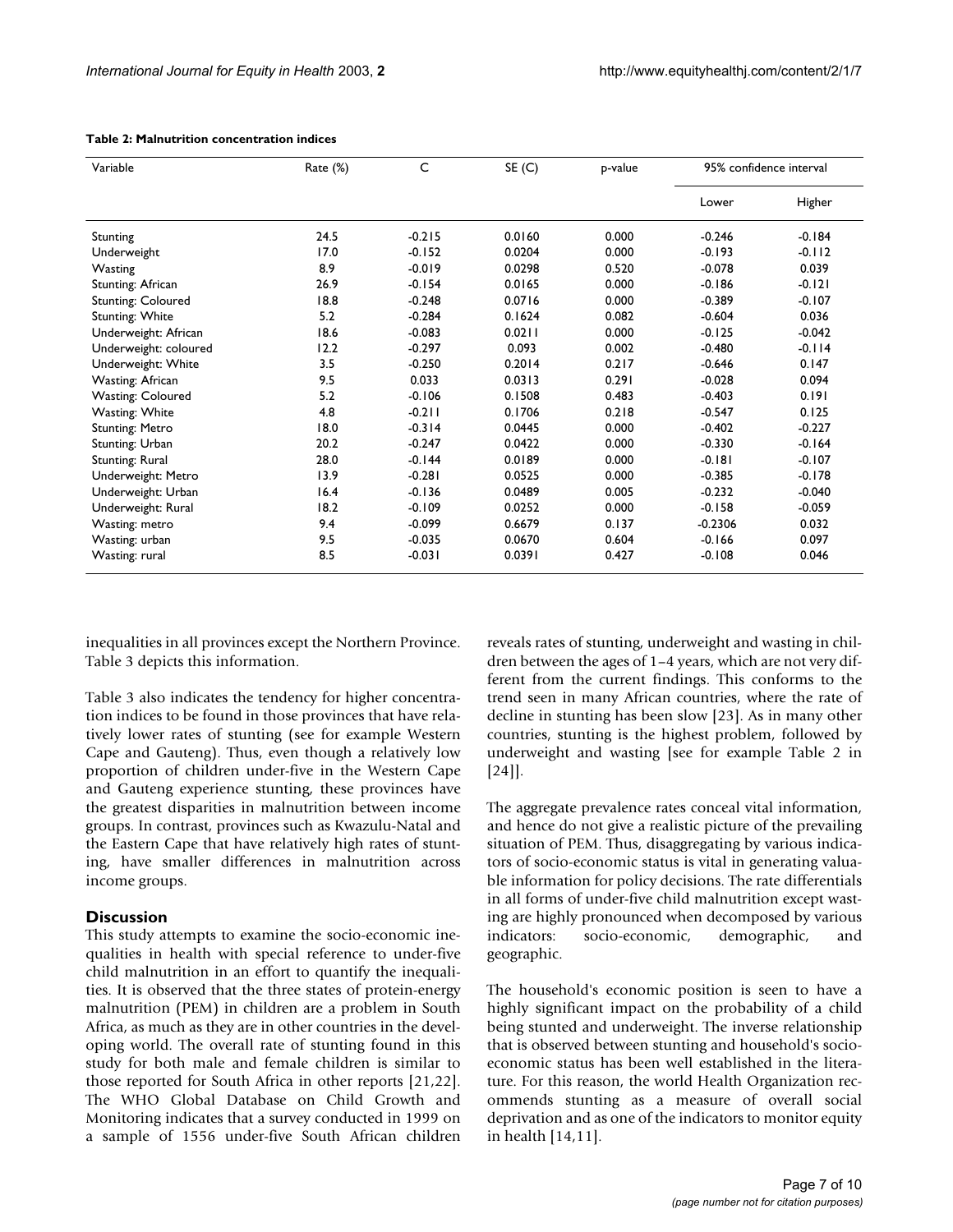| Province                    | Rate (%) | $\mathsf C$ | SE(C)              | p-value | 95% confidence interval |          |
|-----------------------------|----------|-------------|--------------------|---------|-------------------------|----------|
|                             | Lower    | Higher      |                    |         |                         |          |
|                             |          |             | <b>STUNTING</b>    |         |                         |          |
| Eastern Cape                | 31.5     | $-0.123$    | 0.0318             | 0.000   | $-0.186$                | $-0.061$ |
| <b>Free State</b>           | 25.2     | $-0.239$    | 0.069              | 0.000   | $-0.415$                | $-0.144$ |
| Gauteng                     | 18.2     | $-0.270$    | 0.0522             | 0.000   | $-0.371$                | $-0.168$ |
| Kwazulu-Natal               | 24.6     | $-0.108$    | 0.0357             | 0.003   | $-0.178$                | $-0.038$ |
| Mpumalanga                  | 19.5     | $-0.229$    | 0.065              | 0.000   | $-0.357$                | $-0.102$ |
| North West                  | 23.4     | $-0.260$    | 0.063              | 0.000   | $-0.384$                | $-0.136$ |
| Northern<br>Province        | 27.2     | $-0.255$    | 0.037              | 0.000   | $-0.327$                | $-0.182$ |
| Western Cape                | 16.5     | $-0.273$    | 0.085              | 0.002   | $-0.440$                | $-0.105$ |
|                             |          |             | <b>UNDERWEIGHT</b> |         |                         |          |
| Eastern Cape                | 9.4      | $-0.199$    | 0.0671             | 0.003   | $-0.331$                | $-0.067$ |
| <b>Free State</b>           | 19.9     | $-0.146$    | 0.083              | 0.078   | $-0.309$                | $-0.016$ |
| Gauteng                     | 15.4     | $-0.201$    | 0.0585             | 0.001   | $-0.316$                | $-0.086$ |
| Kwazulu-Natal               | 15.9     | $-0.054$    | 0.0471             | 0.249   | $-0.147$                | 0.038    |
| Mpumalanga                  | 15.2     | $-0.099$    | 0.0764             | 0.194   | $-0.250$                | 0.051    |
| North West                  | 27.5     | $-0.277$    | 0.0557             | 0.000   | $-0.386$                | $-0.167$ |
| <b>Northern</b><br>Province | 25.8     | $-0.175$    | 0.0393             | 0.000   | $-0.252$                | $-0.098$ |
| <b>Western Cape</b>         | 10.9     | $-0.274$    | 0.1093             | 0.013   | $-0.489$                | $-0.058$ |
|                             |          |             | <b>WASTING</b>     |         |                         |          |
| Eastern Cape                | 3.1      | $-0.093$    | 0.1229             | 0.450   | $-0.3343$               | 0.1484   |
| Free State                  | 11.5     | $-0.124$    | 0.115              | 0.281   | $-0.350$                | 0.102    |
| Gauteng                     | 10.8     | $-0.094$    | 0.072              | 0.193   | $-0.237$                | 0.048    |
| Kwazulu-Natal               | 8.7      | $-0.067$    | 0.0664             | 0.313   | $-0.063$                | 0.198    |
| Mpumalanga                  | 6.7      | $-0.226$    | 0.174              | 0.194   | $-0.567$                | 0.116    |
| Northern<br>Province        | 13.1     | $-0.122$    | 0.060              | 0.000   | $-0.240$                | $-0.004$ |
| North West                  | 14.7     | $-0.160$    | 0.086              | 0.064   | $-0.329$                | 0.009    |
| Western Cape                | 4.8      | 0.123       | 0.1724             | 0.476   | $-0.217$                | 0.0463   |

#### <span id="page-7-0"></span>**Table 3: Malnutrition concentration indices by province**

As one moves up the income ladder, a remarkable drop in the rate of stunting is observed. Improved household income levels are associated with a dramatic drop in the probability of stunting of children. Several studies have indicated that increasing the income of the poorest is a sound strategy to curb the high rates of stunting in the socio-economically deprived segments of the population [e.g. 25, 26]. In the same vein, recent studies on the effects of South African old age pension on the health of households indicate positive outcomes including child nutrition [27]. Hence, to address inequities in stunting and underweight, which are likely to continue the cycle of inequalities in income in the future, the implementation of income-generating projects and direct transfers of income to the poor are indispensable measures that must be pur-

sued aggressively. Malnutrition, especially stunting, has a more socio-economic dimension, and therefore, should be viewed in a broader context and not merely in a narrow biomedical sense.

Systematic inequalities in long-standing under-five malnutrition have far-reaching consequences. Studies have indicated that malnutrition contributes to a significant reduction in lifetime earnings [28]. Consequently, this is likely to perpetuate the already high levels of income inequality in the country.

While government efforts such as the Primary School Nutrition Programme (PSNP) targeted at school children can offer palliative measures to mitigate the problems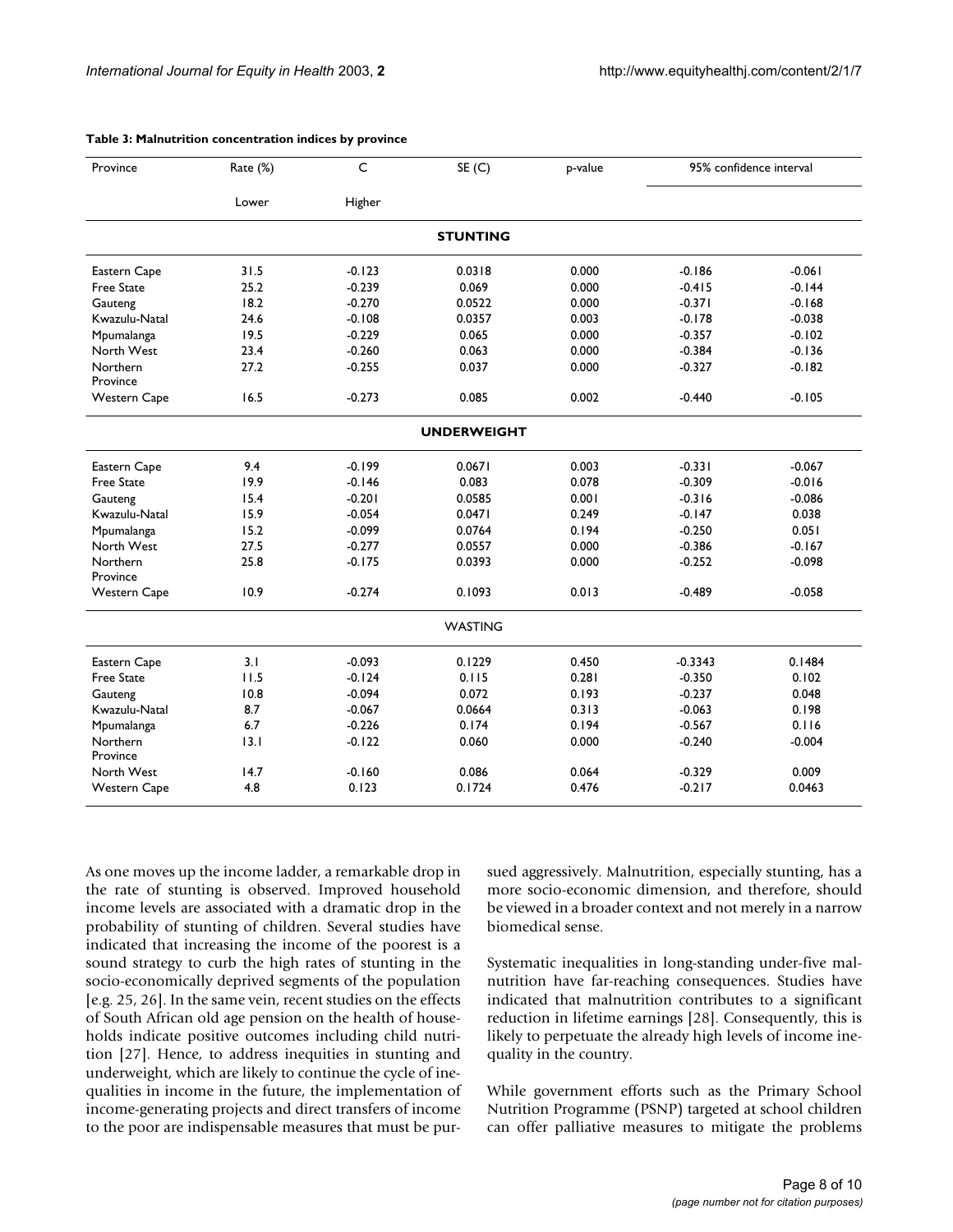associated with school child malnutrition (such as school drop out and ultimately contribution to the improvement of academic performance), they can not have a profound and sustained impact in addressing the deep-rooted proximate determinants of malnutrition. Furthermore, longstanding malnutrition, especially during the pre-school age is likely to result in irreversible damages to the child's intellectual development. Hence, focus on this age group is essential, as it has a substantial pay-off in the future.

A similar pattern is also observed with respect to population group. The groups who are regarded as historically most disadvantaged (Africans and Coloureds) have rates of stunting, which are in stark contrast with those of Whites. The rates of stunting and underweight in African children are more than five times those of White children. This may partly be explained by the wide income inequalities between the various population groups. Variations between areas of residence, with considerably higher rates of stunting and underweight in rural than in metropolitan areas, are also partially attributable to the rural-urban income differential.

While these disparities (especially between population groups and geographic areas) are not unexpected within the South African context, the present analysis adds valuable additional insights of policy relevance by a disaggregated concentration index analysis.

The overall concentration indices for stunting and underweight are substantial and statistically significant. They indicate that under-five children from the poorest households bear the greatest burden of malnutrition. Even though this finding is important in its own right, its policy relevance will be further increased if concentration indices are computed for various categories.

When seen by population group, the pro-rich concentration indices for stunting and underweight are substantial and statistically significant in Coloured children. While the concentration indices for White children do not have statistical significance, those of African children are considerably lower than those of Coloured children, even if they are statistically significant. An important policy implication emanates from this finding. If policies aimed at reducing child malnutrition are based only on average rates, they will target mainly African children, as they have rates of underweight and stunting that are profoundly high compared to the other two groups. However, this will lead to errors of omission in targeting, as the relatively higher concentration indices in Coloured children imply that those coming from the poorest households are no better than Africans from the poorest households. Thus, it is imperative for policy makers to take account of not only inter-group differences, but also intra-group rate differentials. The present finding suggests the need for focusing not only on African children, but also the poorest of Coloured children.

A similar phenomenon is observed with regard to area of residence. While the rate of stunting is the highest in rural areas, the pro-rich concentration indices are the highest in the metropolitan areas – more than two times. This underscores the need for targeting pockets of abject poverty in the metropolitan and urban areas. This finding is in keeping with those of others, who have demonstrated the existence of substantial concentrations of ill-health among the urban poor. The fact that urban populations experience more variations in nutritional status, poverty, morbidity and mortality compared to rural populations has been shown by a number of studies [29,30]. Basta [29] has argued that using global averages to characterize poverty and child malnutrition in urban areas may be misleading, because city averages do not capture the large heterogeneity found between social classes in urban areas. Hadad *et al* [31] using the Demographic and Health Survey (DHS) data for a dozen developing countries in Africa, Asia and Latin America also demonstrate that the ratio of stunting prevalence between the poorest and wealthiest quintiles is greater within urban than within rural areas. In the same line, Menon *et al* [32] used DHS data for 11 countries in Africa, Asia and Latin America to test the hypothesis that socio-economic differentials in stunting are consistently larger in urban than in rural areas. Their findings unequivocally supported this hypothesis. Thus dependence on global averages can be particularly misleading in countries like South Africa with high levels of socio-economic inequalities.

The above argument applies equally when the rates and concentration indices of malnutrition are decomposed by province. There is a considerable socio-economic inequality in stunting that favours the rich in all provinces. The rate of stunting in the province with the highest figure is almost twice that of the province with the lowest stunting rate. However, the concentration index of the province with the lowest rate is more than twice that of the province with the highest rate of stunting. Provinces such as the Western Cape and Gauteng with relatively lower rates of stunting have pro-rich concentration indices, which are the highest. On the other hand, provinces such as the Eastern Cape and Kwazulu-Natal that have relatively higher rates of malnutrition have the lowest concentration indices. Thus, any programme or intervention that aims at reducing under-five child malnutrition has to also consider provinces with high intra-province concentration indices in order to avoid undercoverage of those who deserve it. Hence, in addition to its focus on those provinces with relatively higher rates of stunting, government should also give due attention to